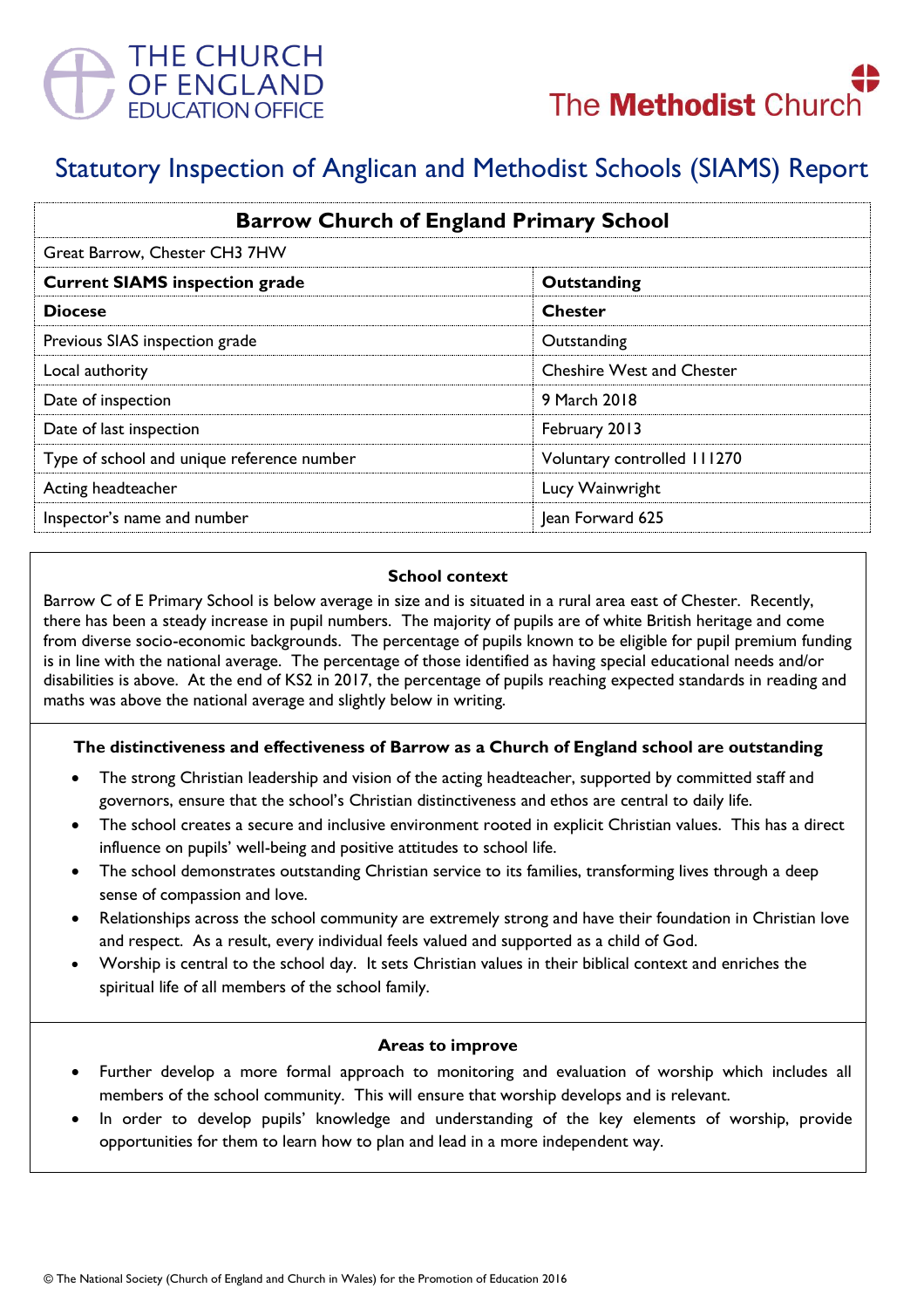## **The school, through its distinctive Christian character, is outstanding at meeting the needs of all learners**

Barrow is a haven of Christian love and service. The school's vision is deeply Christian and demonstrates strong commitment to enabling all pupils to reach their 'optimum potential'. The school's core Christian values are embedded and consistently practised. They are a thread which runs through every aspect of the school's life. A high level of pastoral care and encouragement is directly linked to the Christian life experienced by all members of the school community. Pupils talk about the importance of the school's Christian values in their daily life. A Year 6 pupil said, 'Christian values help us to show respect and to help each other. They make us happier.'

The positive relationships across the community are rooted in a Christ-centred approach and enable everyone to flourish. All members of the community know they are valued and the ethos of Christian respect is clearly evident. Pupils say that they are encouraged and supported by the staff and are able to share their concerns, knowing that these will be addressed in a caring way. A Year 4 pupil said, 'I can always say when I don't understand something.' Staff also speak of the ways in which the Christian ethos of the school supports them professionally and personally.

Pupils' social, moral, spiritual and cultural development is central to the school's work and ensures that individual needs are being met through a balanced and creative curriculum and a wide range of intervention strategies. Pupils have access to a variety of extra-curricular activities which broaden their experience and help to develop teamwork and social skills. A Year 5 pupil said that he values the opportunity to try new sports. Pupils enjoy being members of the school council and understand that this is an opportunity to demonstrate Christian service in and beyond the school. The school has a commitment to Christian stewardship through its support of many charities, locally and internationally. Pupils recognise the importance of showing generosity to those in need and understand that this is rooted in the teaching of Jesus.

Pupils are happy and enthusiastic about learning and school life. This is affirmed by parents who say that the school's core Christian values have a positive influence on their children's attitude to and understanding of the needs of others. Displays, Christian symbols and artefacts emphasise the school's Christian character and prompt the pupils' spiritual awareness extremely well. Pupils value the classroom reflection areas and say that they can use them at any time when they need to be quiet and peaceful. One Year 6 pupil said that the school's prayer book 'draws you in' through words and illustrations.

The school widens pupils' knowledge of non-Christian faiths through carefully planned religious education (RE). This contributes well to cultural knowledge, understanding of diversity and to positive attitudes about society today. An awareness of Christianity as a worldwide faith is supported through links with schools in Ghana and Sierra Leone.

## **The impact of collective worship on the school community is good**

All members of the school community recognise the importance of collective worship and the central part it plays in the life of the school. Pupils enjoy worship. They engage well and there is a real sense of coming together to be with God. Acts of worship follow a clear pattern which gives pupils a sense of liturgical structure. Responses for gathering and dismissal are said every day and mirror those used in the parish church.

Worship themes are planned carefully and include biblical teaching, Christian values and the festivals and seasons of the Christian calendar. Each half term's theme is based on a Christian value and this ensures that pupils are able to link the values to the life of Jesus and their own lives. Members of the teaching staff, the parish priest and the Open the Book team from the parish lead worship on a weekly basis. The pupils enjoy these varied worship experiences which broaden their understanding of Christian teaching and tradition. Prayer and reflection have a central role in all worship and pupils understand that it is a way of being still and close to God. One Year 5 pupil said, 'Prayer is a time when we can talk to God. We say amen because we want to.' Pupils' understanding of the meaning and purpose of prayer is developed further through the classroom reflection areas, prayers at lunchtime and at the end of the day. Members of staff say that worship supports their spiritual life and that they take strength from worshipping together with the pupils.

Pupils are involved in worship through music, drama and reading when celebrating major festivals in the church. This gives them a greater sense of being part of the wider family of the church. As yet, they have not had the opportunity to plan and lead worship independently. Systems for monitoring and evaluating worship have not been fully implemented since the last inspection. A monitoring book for pupils is now in place but the responses of adults in the school community are not recorded in a formal way. Pupils have some understanding of the nature of God as Father, Son and Holy Spirit.

## **The effectiveness of the leadership and management of the school as a church school is outstanding**

Highly effective Christian leadership drives everything the school does to develop and promote its Christian distinctiveness. The acting headteacher, staff and governors have a clear and strong vision for the school based on